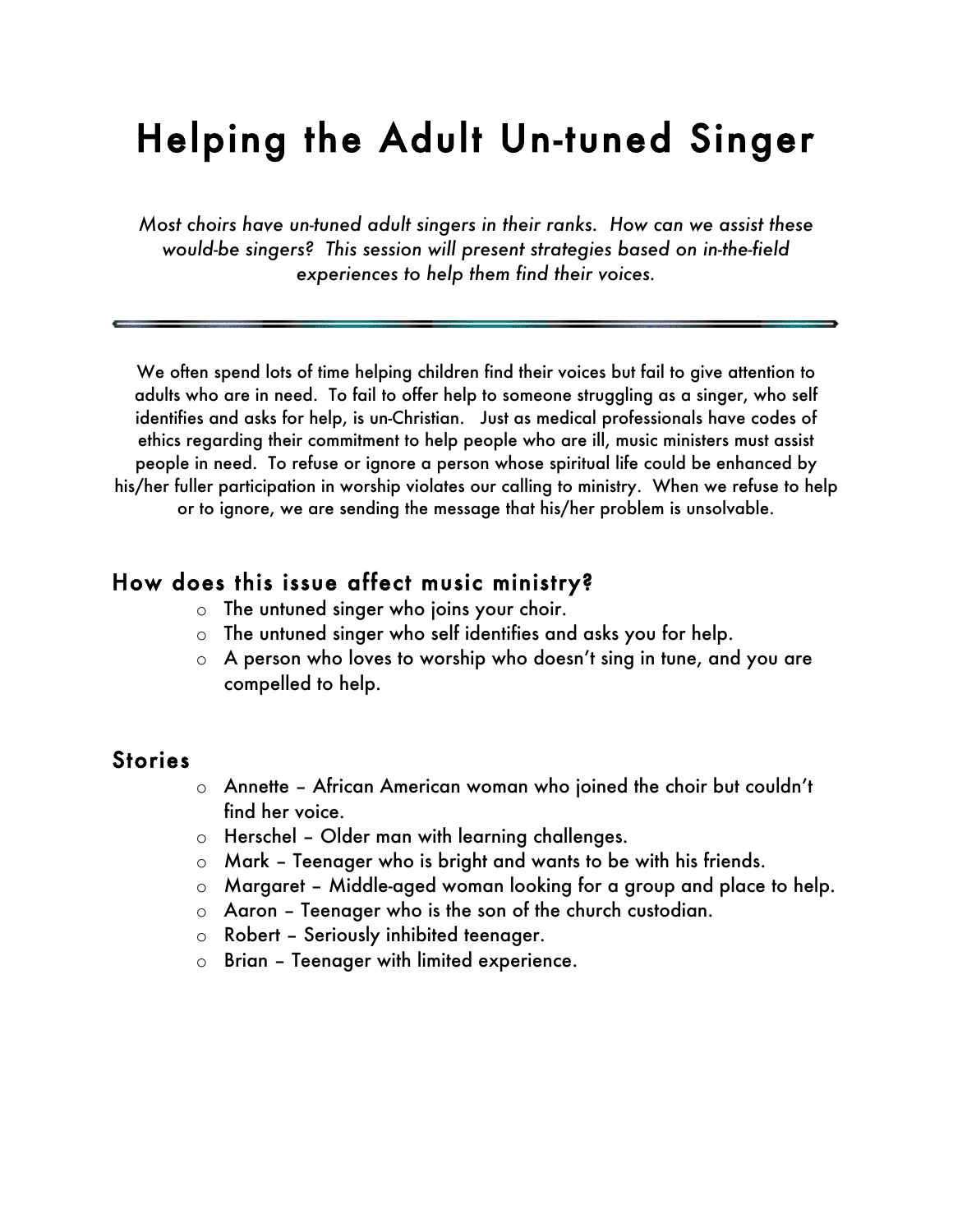## What can the stories tell us?

- o Voice classification is key.
- o You must assist.
- o They usually succeed.
- o People who don't want help will decide singing is too much work.
- o Hearing issues must be addressed.
- o Movement is closely related steady beat.
- o Not every situation works out ideally.
- o One-on-one help is a must.
- o Create a supportive environment.
- o You must not pretend. The person knows he/she has challenges.

### What are the steps we should take in an actual one-on-one encounter?

- o Ask them to sing something that they know and like.
- o Observe what you hear.
	- Key and range?
	- **EXECOTE COTTECT OF INCOTTECT Intervals?**
	- Rhythm correct or not?
	- Did they sing correctly within some of the range?
- o Start from where they are.
- $\circ$  Go slowly the appointment may only last a few minutes.
- $\circ$  Often the challenge is one of the following:
	- Limited range must be expanded
	- Failure to distinguish singing voice from speaking voice elongated speech
	- **EXEC** Lack of support system for the voice learn to connect breathing
	- **Poor tonal models**
	- **Health concerns environment (smoking), hearing**